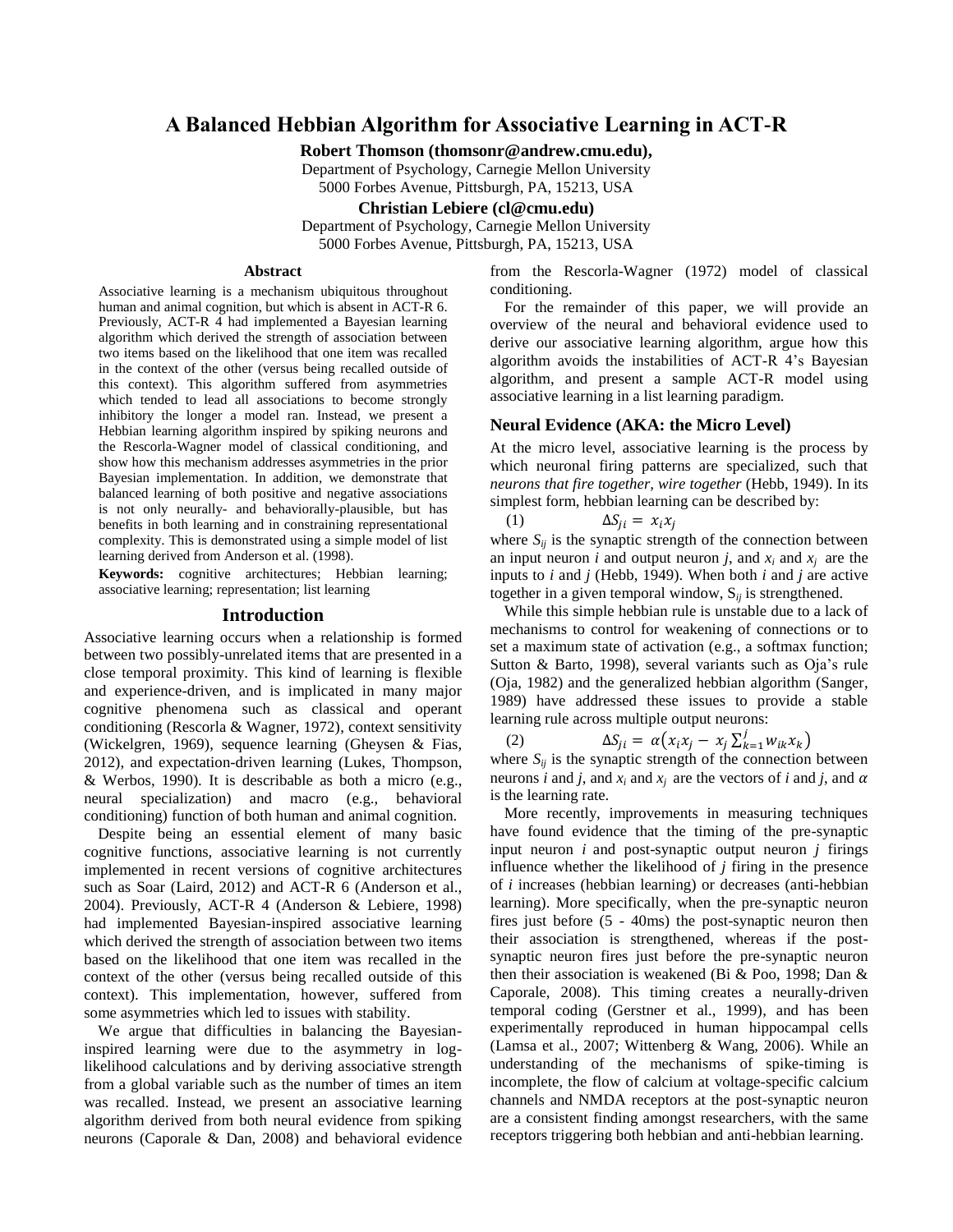### **Behavioral Evidence (AKA: the Macro Level)**

At the macro level, associative learning occurs when a stimulus is reliably paired with another stimulus or behavior. In terms of classical conditioning, an association is formed when a neutral stimulus is reliably paired with an unconditioned stimulus which produces a response. Eventually the neutral stimulus alone is able to elicit the response, at which point it is considered a conditioned (i.e., learned) stimulus. In the canonical example, when Pavlov rang a bell (a neutral stimulus) just before feeding his dogs (an unconditioned stimulus) then the dogs would salivate (a response). He discovered that the dogs began to salivate before receiving the food, and determined that the dogs had learned to associate the previously-neutral act of ringing the bell (now a conditioned stimulus) with the imminent presentation of food. Further research determined that the conditioned stimulus *predicting* the unconditioned stimulus drove learning, rather than simply their co-occurrence.

Much like the shift in thinking from Hebbian learning to timing-dependent spiking neurons, Chang, Stout, and Miller (2004) varied whether a conditioned stimulus was presented either before (forward conditioning) or after (backward conditioning) an unconditioned stimulus. Similar to the spiking neuron account, in the forward conditioning trials, the conditioned stimulus tended to be positively associated with the unconditioned stimulus, whereas in the backward conditioning trials the conditioned stimulus tended to be negatively associated with the unconditioned stimulus.

Computational models of classical conditioning are a common macro-level application of associative learning. Perhaps the most well studied implementation is the Rescorla-Wagner model (1972), which is based on the following equations:

(3) 
$$
\Delta S_x^{t+1} = \alpha_x \beta (\gamma - S_{total})
$$
  
(4) 
$$
S_x^{t+1} = S_x^t + \Delta S_x^{t+1}
$$

where  $\Delta S_x$  is the change in strength of the association,  $\alpha_x$  is the salience of the conditioned stimulus,  $β$  is the salience of the unconditioned stimulus,  $\gamma$  is the maximum amount of learning that can occur, and *Stotal* is the total associative strength of all conditioned stimuli. Learning is proportional to the degree that the conditioned stimulus predicts the unconditioned stimulus, which is set by the salience parameters. Thus, when there is no prediction error (i.e., no violation of expectation) the salience of the unconditioned stimulus is low, and no significant learning occurs. However, there is no *a prioi* justification to initially set saliences other than to tune them to fit data patterns. Thus, the model is effectively explanatory rather than predictive.

In summary, at the behavioral level associative learning allows humans to predict outcomes based on prior experience, with learning mediated by the saliency of the stimuli and the mismatch between the predicted outcome and the actual result. There is also a strong analogy between forward and backward conditioning with the balanced hebbian and anti-hebbian learning seen in spiking neurons. We argue that an associative learning algorithm should be consistent with these balanced timing-based approaches.

## **The ACT-R Architecture**

ACT-R is a computational implementation of a unified theory of cognition which accounts for information processing in the mind via task-invariant mechanisms constrained by the biological limitations of the brain. ACT-R 6 includes declarative memory and perceptual-motor modules connected through limited-capacity buffers. Each module exposes a buffer, which contains a single chunk, to the rest of the system. A chunk is a member of a specific chunk type, and consists of a set of type-defined slots containing specific values.

The flow of information is controlled by a procedural module which is implemented by a production system. Modules process information in parallel with one another. For instance, the visual and motor modules may both operate at the same time. There are two serial bottlenecks: 1) only one production may execute during a cycle; and 2) each module is limited to placing a single chunk in a buffer.

Each production consists of if-then condition-action pairs. Conditions are typically criteria for buffer matches, while the actions are typically changes to the contents of buffers that might trigger operations in the associated modules. The production with the highest utility is selected to fire from among the eligible matching productions. Production utilities are learned using a reinforcement learning scheme.

When a retrieval request is made to declarative memory (DM), the most active (highest *Ai*) matching chunk is returned according to the following function:

$$
A_i = B_i + S_i + P_i + \varepsilon_i
$$

(5)

where activation  $A_i$  is computed as the sum of base-level activation  $(B_i)$ , spreading activation  $(S_i)$ , partial matching (*Pi*) and stochastic noise (*εi*). Spreading activation propagates activation from the contents of buffers to declarative memory proportionally to the strength of association between buffer contents and memory chunks. Partial matching allows for chunks in memory that do not perfectly match a retrieval request to be recalled if their activation overcomes a similarity-based mismatch penalty.

## **Bayesian Associative Learning in ACT-R 4**

Associative learning was deprecated in ACT-R due to a lack of scalability in spreading activation as the number of chunks in a model increased and as new productions fired (i.e., new contexts generated). The reason for this was that the Bayesian associative learning algorithm would render larger and longer-running models unstable. In ACT-R 4, the strength of association  $(S_{ii})$  represented the log-likelihood that chunk  $N_i$  was relevant given context  $C_j$ :

(6) 
$$
S_{ji} = \ln \left( \frac{P(N_i|C_j)}{P(\overline{N_i}|C_j)} \right) = \frac{P(N_i)}{P(\overline{N_i})} \prod_j \frac{P(C_j|N_i)}{P(C_j|\overline{N_i})}
$$

When  $C_j$  is usually not in the context when  $N_i$  is needed,  $P(N_i | C_j)$  will be much smaller than  $P(\overline{N}_i | C_j)$  and the  $S_{ji}$  will be very negative because the log-likelihood ratio will approach 0 (see [Figure 1\)](#page-2-0). In a long-running model with many chunks, these chunks may have been recalled many times without being in context together, leading to strongly inhibitory *Sji*.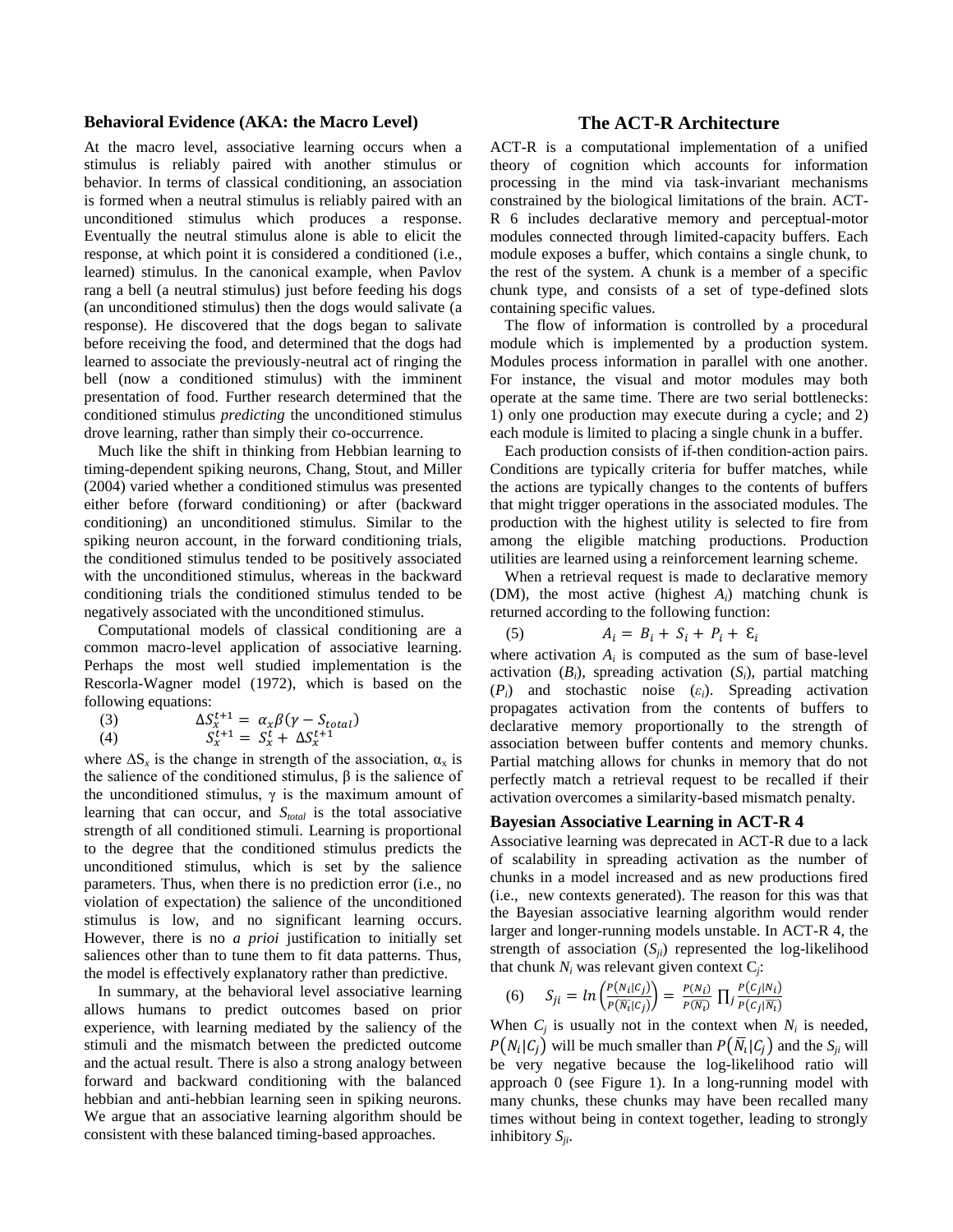

<span id="page-2-0"></span>*Figure 1*. The Influence of Retrieval Context on *Sji*

Once a connection between chunks *j* and *i* was made, the initial  $S_{ii}$  was set by the following equation:

$$
(7) \tS_{ii} = \ln(m/n)
$$

where *m* is the total number of chunks in memory and *n* is the number of chunks which contain the source chunk *j*. This ratio is an estimation of the likelihood of retrieving chunk *i* when *j* is a source of activation. Unconnected chunks were set at 50% likelihood because, before *C<sup>j</sup>* appears in a slot of  $N_i$ , the total probability of retrieving a chunk unconnected to  $C_j$  is 0 ( $S_{ji} \rightarrow -\infty$ ).

As can be seen from Equations 6 and 7, given sufficient experience or sufficient numbers of chunks in the model, *Sji* will become increasingly and unboundedly negative as more chunks are learned and more unique contexts experienced. This is a direct result of  $S_{ii}$  reflecting the statistics of retrieval of chunk *j* given that source *i* is in the context. The issue is with the ratio-driven global term  $(C_i)$  which alters  $S_{ii}$ values for a chunk whenever a new chunk is added and/or production fires, which means that learning an unrelated fact causes all existing associations to weaken. This effect is further magnified by the log-likelihood calculation which penalizes the inevitable low context ratio.

#### **Spreading Activation Rule in ACT-R 6**

Due to the abovementioned issues with stability, associative learning was deprecated in ACT-R 6 and a spreading activation function was implemented that does not learn activation, but instead spreads a fixed amount of activation:

$$
(8) \tS_{ji} = smax - ln(fan_{ji})
$$

where *smax* is a parameterized fixed spread of association (replacing the *m* term from the previous equation), and *fanji* is the number of chunks associated with chunk *j* (the *n* term). More specifically, *fanji* is the number of times chunk *j* is a slot value in all chunks in DM and represents the effect of interference. It is important to note that under this definition, activation is only spread symbolically by overlapping slot contents, and not due to experience.

With a default *smax* usually between 1.5 and 2 (Lebiere, 1999), a given chunk can appear as a slot value in 6 chunks before its strength becomes inhibitory (see [Figure 2\)](#page-2-1). In the context of modeling a single session psychology experiment this may be reasonable, but if ACT-R is used to model longterm knowledge effects, then the  $S_{ii}$  term will become inhibitory for most commonly-used chunks. One solution (applied after a version of this argument was presented at the ACT-R 2012 Workshop) was to institute a floor of zero activation to the strength of association.



<span id="page-2-1"></span>*Figure 2*. The Influence of *Fanji* on Strength of Association

Another difficulty is that spreading activation has no mechanism to chain together sequences of events due to the fact that a source chunk in a buffer only spreads activation to target chunks in DM which match slot values in source chunk's contents (i.e., the chunk *tree* with slot values *branches* and *green* only spreads activation to the chunks *branches* and *green* in DM). Due to this limitation, it is very difficult to chain together sequences of retrievals without including additional slots with contextual and/or indexical information. Furthermore, since there is no learning of associations, it is up to the modeler (as opposed to the architecture) to determine the nature of the indexical/ contextual information. Finally, *fanji* is a global term (i.e., it changes based on adding new chunks to the model) thus changing the *Sji* between two chunks without either chunk ever being retrieved. For these reasons, we argue that such contextual information should be implicit, sub-symbolic, and driven by experience; rather than be explicit and symbolic as is currently implemented in ACT-R 6.

## **A Balanced Associative Learning Rule**

As previously discussed, associative learning is ubiquitous in both human and animal cognition, and serves as a kind of statistical accumulator which is applicable at both the micro (neural) and macro (behavioral) level. In abstracting away this essential learning mechanism, we are losing out on the exact kind of human-model comparisons that might lead to more general models of learning (as opposed to taskspecific models). Perhaps, it is in part for this reason that ACT-R (and other architectures) have had their generative power limited due to a lack of newer, more complex models being built from successful extant models (ACT-R Workshop, 2012). To reconcile the difficulties in prior implementation of associative learning, we will now present an associative learning algorithm inspired by spiking neurons and models of classical conditioning.

The major issues with ACT-R 4's Bayesian associative learning rule were the reliance on asymmetric log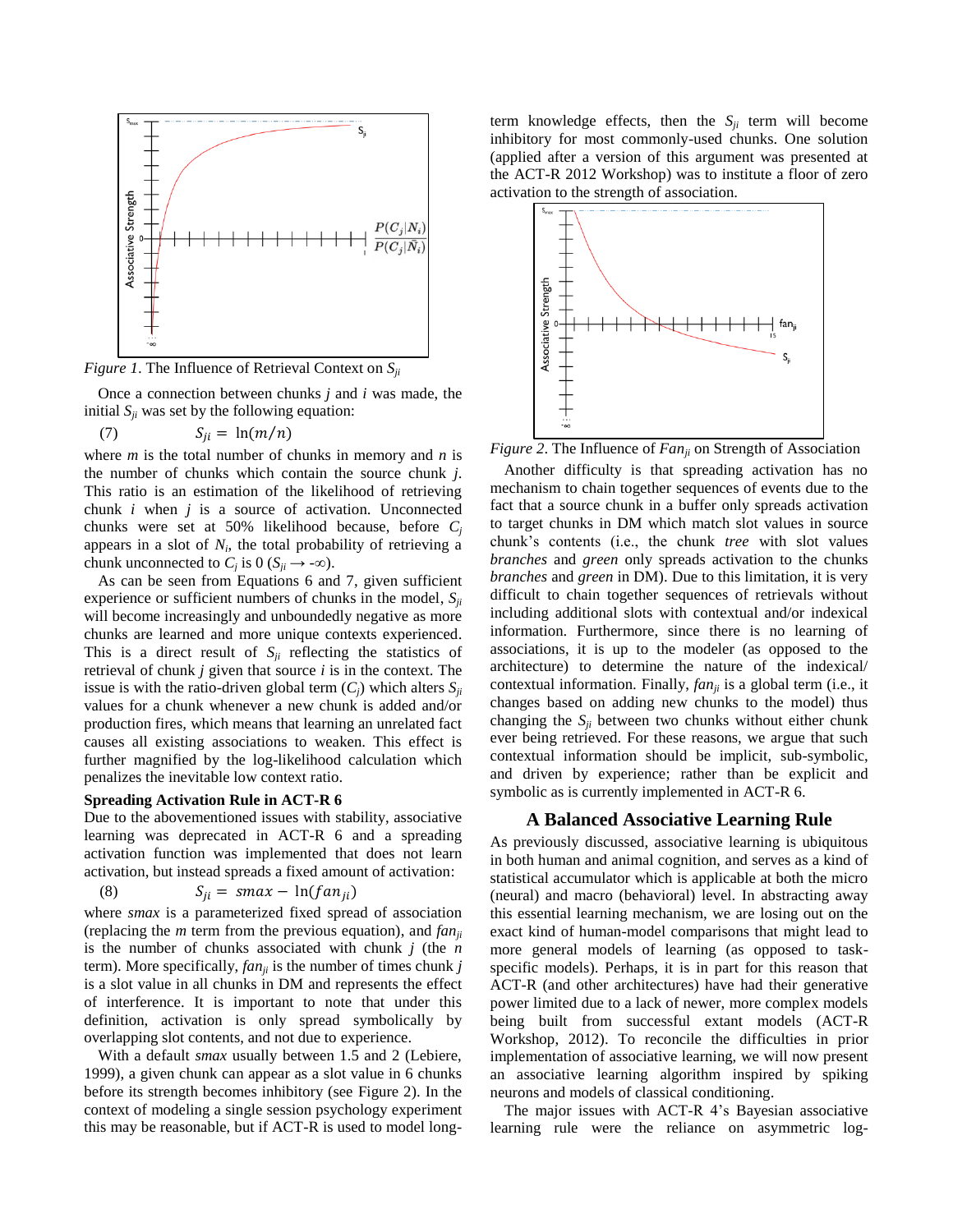likelihoods and the fact that context  $(C_i)$  was a global term which altered  $S_{ii}$  whenever a new chunk was created and whenever a production fired. Low log-likelihoods become strongly inhibitory, and the generation of context-based ratios necessitates low likelihoods in a long-running model. An alternative framework is to eliminate the ratio function and remove the global nature of the context term, while also moving away from of probability-based algorithm.

By switching to a frequency-based algorithm, it is possible to reshape the range of  $S_{ii}$  values and make  $S_{ii}$ independent of changing global context. Learning, rather than being a global property of the system, is now a local property based on co-occurrence and sequential presentation. As previously discussed, our algorithm is influenced by time-dependent spiking neurons and timingdependent forward and backward conditioning. Unlike traditional Hebbian implementations which simply give a bump to association so long as the pre-synaptic and postsynaptic neurons both fire within a given temporal window, with spiking neurons, if the pre-synaptic neuron fires before the post-synaptic then the association is strengthened (longterm potentiation; LTP). Conversely, if the post-synaptic neuron fires before the pre-synaptic then the association is inhibited (long-term depression; LTD).

This theory of neural plasticity was adapted to our modeling approach by assuming that the set of chunks (and their contents) in all ACT-R buffers at the time a request is initiated (such as a declarative retrieval) act analogously to pre-synaptic firings, and the set of chunks in the buffers at the time the request is completed is analogous to postsynaptic firings. In behavioral terms, the requested chunk is analogous to the conditioned stimulus, the set of chunks at the time the request is initiated are analogous to the unconditioned stimuli, and the set of chunks at the time the request is completed are analogous to the response.

## **The Associative Learning Algorithm**

The associative learning algorithm is implemented as an ACT-R module which detects when a request is made to any module (by the request-detected event), stores the current context (i.e., state of chunks in all the buffers), and when the request is fulfilled (by a scheduled set-buffer-chunk event) learns a positive association between the chunks at the time the request is initiated and a negative association between the chunks at the time the request is completed. Note this learning may not be on the next production fired (as requests may span the time-course of several productions), thus the context may be markedly different. Furthermore, the chunks in the buffer must be a match (i.e., equal-chunks) to a chunk already existing in DM in order to be a source.

Associations are by default buffer-specific, thus an object only experienced by the visual buffer would only spread activation when in the visual buffer, and not if the same object were moved to the imaginal buffer. This bufferspecificity is important for neural plausibility and to distinguish chunks as being cues from extrinsic (e.g., sensory) and intrinsic (e.g., memory) sources. Furthermore, associations are learned asymmetrically  $(S_{ii} \neq S_{ii})$ .

Formally, the strengths of association are learned according the following algorithm:

(9) 
$$
\Delta S_{ji} = F(N_i|C_j^{pre}) - F(N_i|C_j^{post})
$$
  
(10) 
$$
S_{ii} = \alpha S_{ii}^{prior} + \Delta S_{ii}
$$

where  $S_{ji}$  are the strengths of association between contextual chunks *j* and the successfully requested chunk *i*,  $\alpha$  is a learning rate parameter,  $F(N_i | C_i^{pre})$  is the context of chunks  $C_i^{pre}$  at the time of the retrieval request for chunk  $N_i$ , and  $F(N_i | C_i^{post})$  is the context of chunks  $C_i^{post}$  after chunk  $N_i$ has been retrieved. Context is defined as the set of valid chunks in each of ACT-R's buffers.

When a request is initiated the chunk in the requested buffer is cleared. An important modeling decision was to include the successfully requested chunk in its post-request context. Thus a chunk learns to be self-inhibitory. We argue that this self-inhibition, while seemingly unintuitive, is actually a relevant and necessary mechanism to account for local refractory periods in neural firings and for driving expectation-driven behavior. Self-inhibition and forwardchaining positive association have the effect of inhibiting the current context and spreading activation to the next experienced context, thus driving a form of temporal sequencing between requests. This feature is essential for expectation-driven learning (such as that needed in sequence learning paradigms) and provides an implicit measure for traversing a list in serial recall paradigms without the need for extraneous contextual/ indexical markers.

The learning rate parameter controls the maximum strength of association by introducing an interference-based squashing mechanism, as opposed to a decay-based mechanism such that seen as in base-level activation. At each learning step (i.e., at each completed request), the equation is updated by squashing the prior  $S_{ii}$  by the learning rate before adding a positive and/or negative increment. At a value of .85, the maximum  $S_{ji}$  is approximately 6.6 per source, which is similar to the practical maximum of the base-level activation equation. In practice, the  $S_{ji}$  values should not be so high.

Much like the base-level activation equation,  $S_{ii}$  are by default incremented or decremented by a value of 1; however, when *j* is a slot value of a chunk in a buffer, then the increment/decrement is divided by the number of valid slots in the buffer's chunk (i.e., slots whose values match chunks in DM). Thus, by having more slots in a target chunk,  $\Delta S_{ii}$  is reduced. It is possible, by having a chunk with many slots, to reduce the  $S_{ji}$  between a strongly associated slot and the retrieved chunk even during a positive association (due to the squashing influence of the learning rate). Thus, it is important to mediate the number of extraneous slots to not dilute the effect of learning.

Note that only changes in context will have a net  $\Delta S_{ii}$  due to the balanced positive and negative learning phase. That is, the only significant learning that occurs at a successful recall is where the contents of the buffers have changed between the initiation and completion of the request. In the module code, the negative learning is applied serially before the positive learning, which leads to a very small positive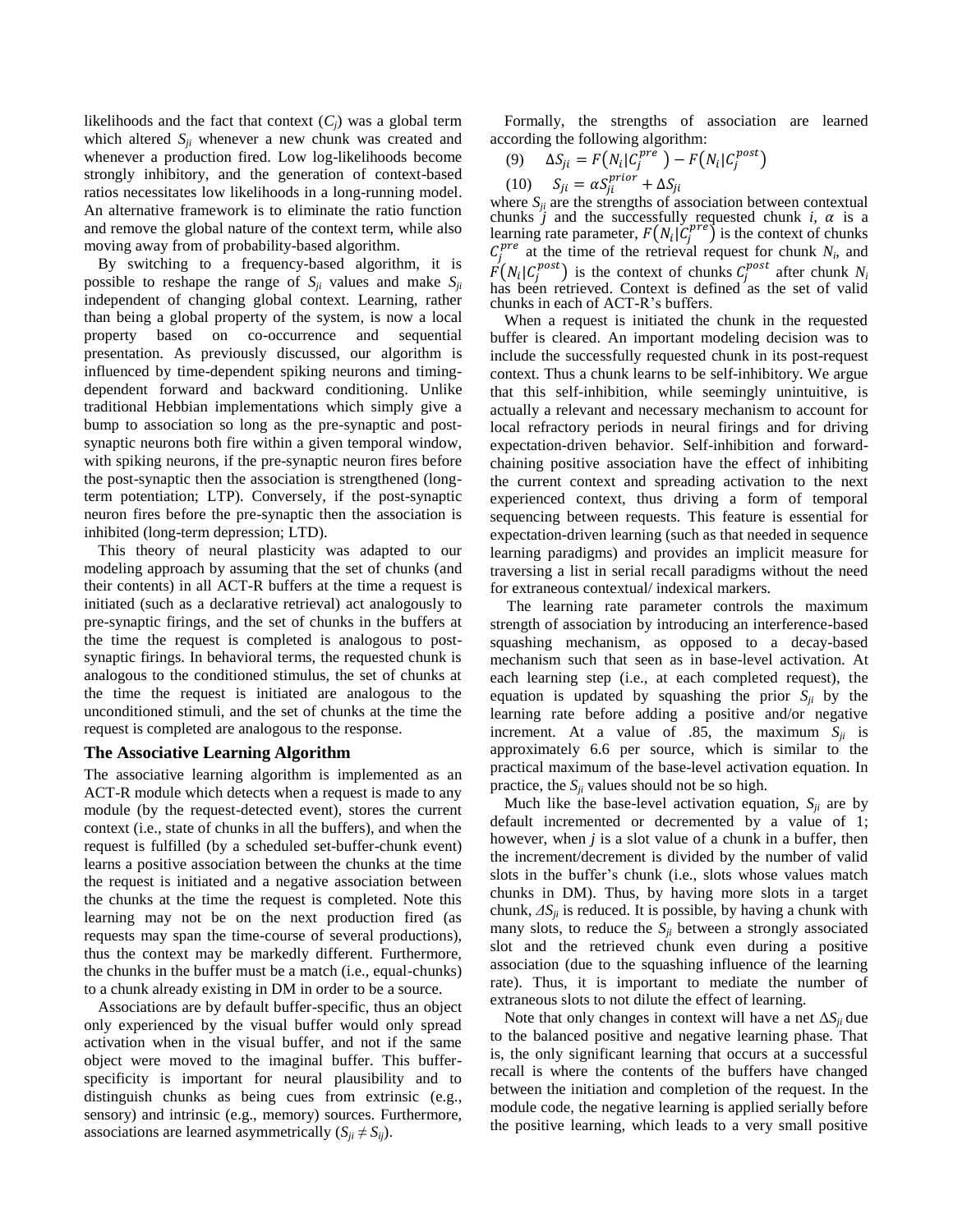association between chunks that occur in both the pre and post context. This is due to the serial application of the squashing mechanism  $(\alpha)$ , and leads to only a very small association (asymptotes at .54 after 30 – 50 presentations).

While the balanced hebbian/anti-hebbian phase at each request is analogous to the positive and negative associations seen at both the neural and behavioral level, the learning rule is also similar to the Rescorla-Wagner rule (compare Equations 3 and 4 to Equations 9 and 10). Specifically, the strength of association in the Rescorla-Wagner rule is derived by the salience of the conditioned and unconditioned stimulus, the learning rate, and the difference between the current and maximum level of activation. Our associative learning algorithm utilizes the learning rate to both determine the maximum strength of association and control the degree of learning (lower rates = slower learning and learning with a lower theoretical maximum). The salience parameters of Rescorla-Wagner are implicitly captured by the base-level activation of the source and requested chunks, in addition to any mismatch penalty driven by the difference between the requests chunk specification and the chunk successfully requested.

## **Variants of Learning and Spreading Activation**

There are several variants of associative learning and spreading activation which may be enabled. It is possible to learn associations between elements in context and a successfully requested chunk: 1) from a chunk in a buffer (i.e., a context chunk) to the retrieved chunk (*C-C*); 2) from a chunk in a buffer (i.e., a context chunk) to the slots of the requested chunk (*C-S*); 3) from the slot of a context chunk to the retrieved chunk (*S-C*); and 4) from the slots of a context chunk to the slots of the retrieved chunk (*S-S*). In the case of *S-C* and *C-S* variants, the learning increment for each association is mediated by the number of valid slots in either the source chunk or the retrieved chunk's slots, respectively (see *[Figure 3](#page-4-0)*). In the *S-S* variant, the increment is mediated by both the number of slots in the source chunk and the number of slots in the retrieved chunk (thus 3 valid slots in source chunk *j* and 4 valid slots in retrieved chunk *i* will result in a learning increment of 1/12 per *Sji*).



<span id="page-4-0"></span>*Figure 3*. Hebbian (positive) and anti-Hebbian (negative) associative learning after the successful retrieval of ITEM2- 0 when ITEM1-0 was in the retrieval buffer at the time the retrieval was initiated. Solid lines represent S-C learning and dotted lines represent C-C learning.

In the ACT-R 4 associative learning algorithm, only slot contents in the goal buffer were associated with the chunk in the retrieval buffer (i.e., S-C learning). Further testing of the mechanism will determine the best learning variants to be enabled; however, ideally all four kinds of learning will be enabled by default in the final release.

Similarly, spreading activation (by default) is handled similarly to the original mechanism in ACT-R 6 where the slots of chunks in buffers spread activation to chunks in DM (consistent with S-C and S-S spread). This decision was made to directly compare the predictions of the original and updated implementations. Additionally, it is also possible to enable the full chunk in each buffer to spread activation as well (see C-C and C-S), which has benefits in tasks where one is recalling an ordered list of chunks, as there is a more direct associations between sequences of chunks passing through a buffer (generally the retrieval buffer).

## **Testing the Model: Serial Order Memory**

There is evidence that humans do not explicitly encode positional information when sequentially recalling a list of items (Henson, 1998), yet a previous implementation of serial memory in ACT-R utilized mismatches over explicit positional information to drive recall (Anderson et al., 1998). While very successful at fitting human data, this model (much like models of classical conditioning) was not predictive, only explanatory. The goal of the present model was to demonstrate a proof-of-concept that serial order effects can be explained as an implicit process of learning inter-item associations, rather than applying a mismatch penalty to explicit positional indices.

The data to be modeled include the single-digit stimuli (from 1-9) and methodology used in Anderson et al. (1998), including the same presentation time used in their human trials (1 second per stimulus, presented serially on a display). Our model was serially presented single-digits in the center of a 300x300 pixel window. The model perceived the stimuli, stored them to memory, and upon perceiving the recall cue ("forward" presented on the display) was given 10 seconds to recall the list. The model was run on lists of length 1 to 9 with no repeating digits, and was run for 100 trials at each list length. The results of both aggregate model and human performance are presented in [Figure 4](#page-4-1) and describe a close fit to human data ( $r^2$  = .977).



<span id="page-4-1"></span>*Figure 4.* Comparing aggregated full-list model and human results on a serial recall task. Model fit was  $r^2 = .977$ .